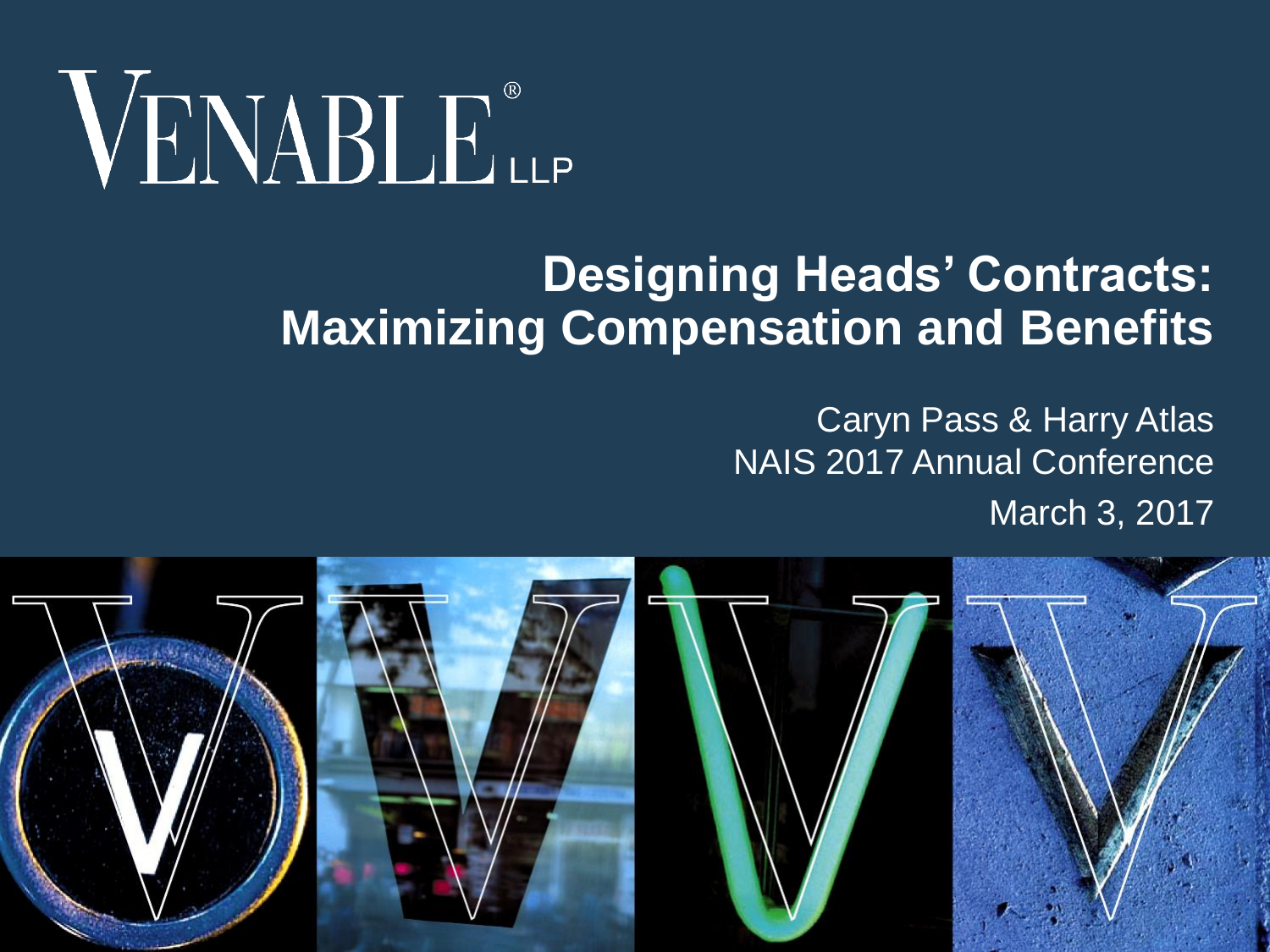#### $\rm VENABI\,E_{\rm up}^*$

## *Overview*

- **Heads Retiring in Increasing** Numbers
- Baby boomers held on to jobs
- **Fewer applicants; more competition**
- Contracts different then before
	- New heads are more sophisticated
	- Looking for more benefits
	- Looking for protections should they get terminated

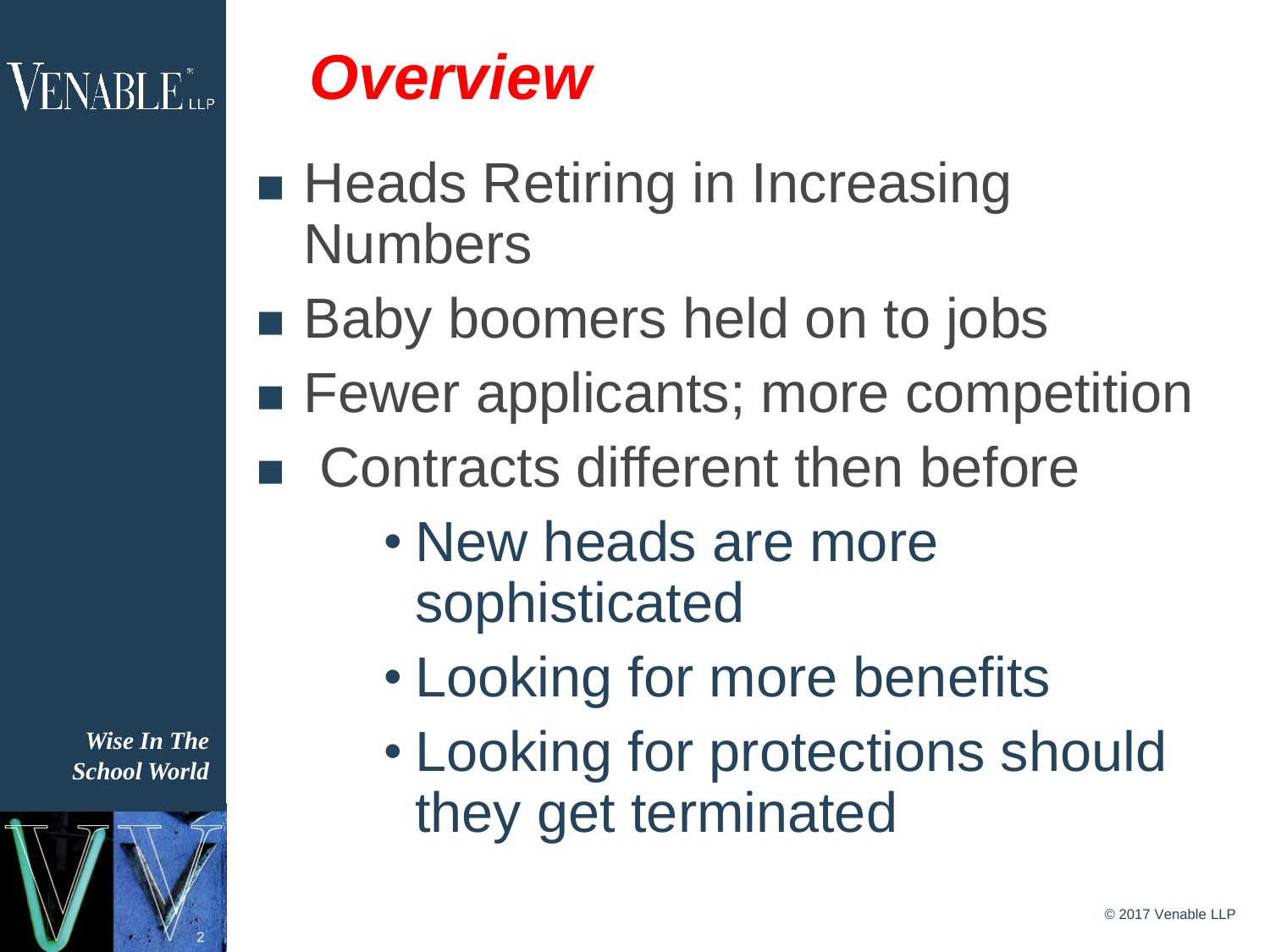## **VENABLE** LLP

#### *Term*

- Sends message to head
- Give security without extending beyond reasonable period
- **Newer heads -- 3 years**
- Renewed contracts  $-3/5/7$
- **Evergreen Clauses** 
	- Benefit vs. Detriment
	- Allows contract to roll over for additional time following end of "term"
	- Time options: Additional year, term of agreement
	- Notice of decision not to "rollover"
		- Timing
		- Prior to end of last year of contract
		- After 2<sup>nd</sup> or 3<sup>rd</sup> year for period to allow for continued same term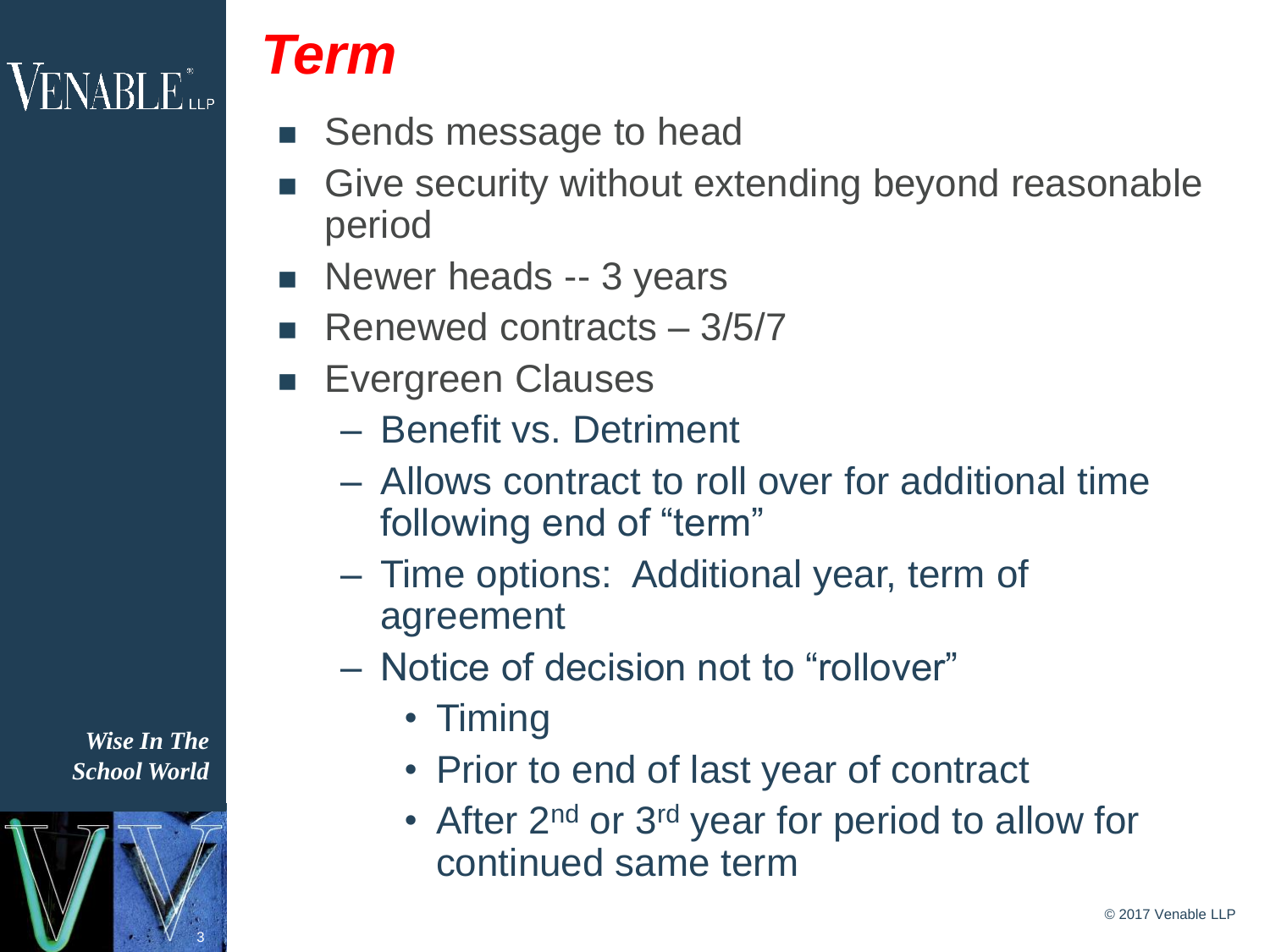## $VENABLE_{\scriptscriptstyle{\text{LLP}}}$

## *Compensation*

- Salary
	- Amount to be paid in 1<sup>st</sup> year of contract
	- Each contract year in term
- **Increase in salary** 
	- Determined by Board
	- $-$  Not less then "X" %
	- Same as faculty
	- Not less then prior year



- Bonus
	- Yearly or discretionary
	- Based on performance or result of "special performance"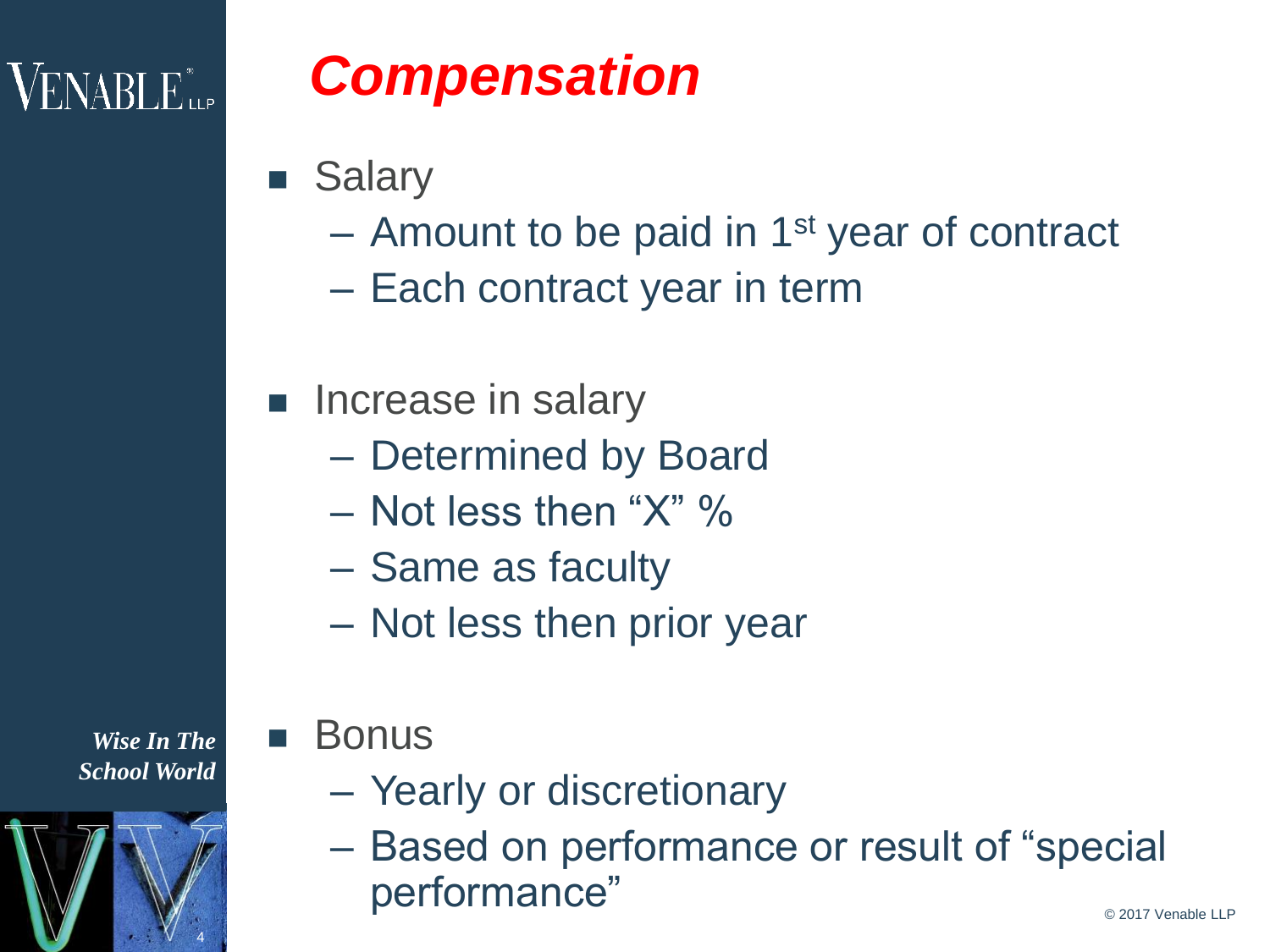## VENABLE".

- *403(b) Retirement Plan*
- Most independent schools are subject to nondiscrimination requirements which preclude special treatment of the Head under the 403(b) plan
- Certain types of schools closely related to a church (but not all church-affiliated schools) are exempt from the nondiscrimination requirements and can provide special 403(b) contributions for the Head

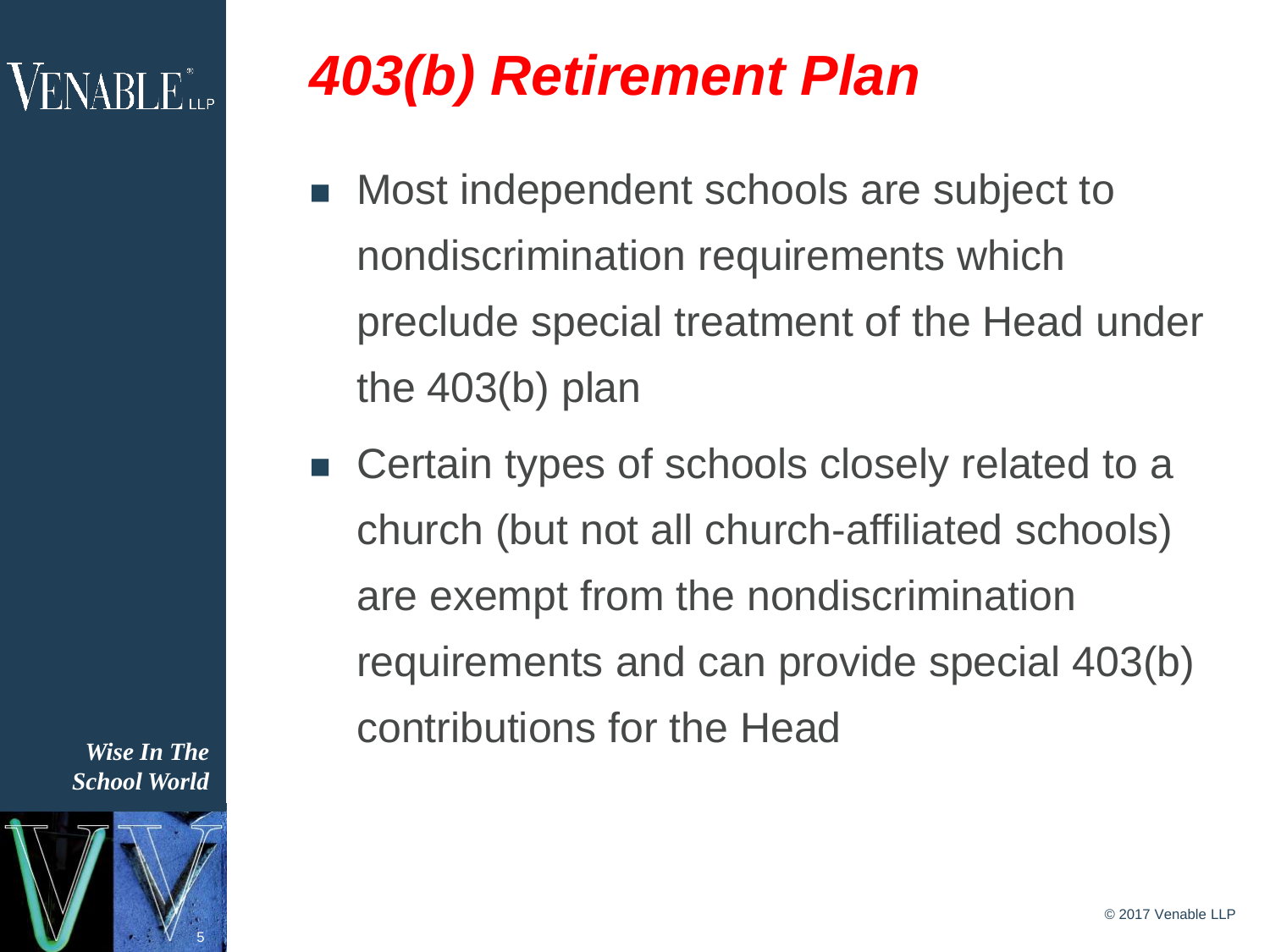## $\mathsf{VENABI}\, \mathsf{E}_{\mathsf{up}}^*$

#### *Deferred Compensation – IRC Section 457*

#### $\blacksquare$  457(b) Plan

- Fully vested at all times a retirement benefit, not a golden handcuff
- Annual contribution limit (\$18,000 for 2017)
- Credited interest or participant-directed investment
- Distribution elections made upon termination of employment with limited ability to change
- Not eligible for IRA rollover
- Section 457 is not applicable to certain types of schools closely related to a church

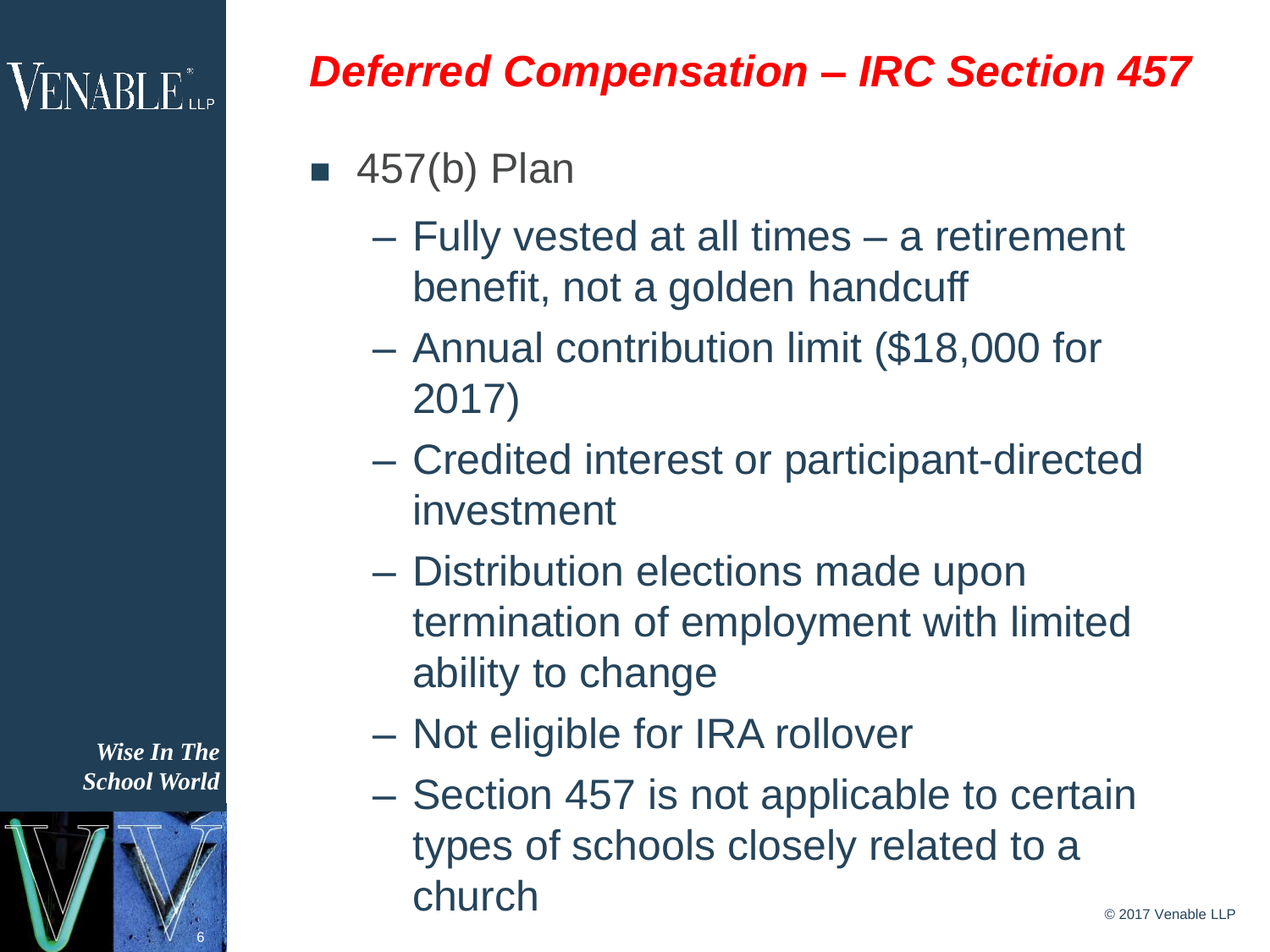## $\sf VENABI$   $E_{\sf ue}^*$

#### *Deferred Compensation – IRC Section 457*

- 457(f) Plan
	- Subject to taxation upon vesting effective as a golden handcuff, less so as a retirement benefit
	- Can be subject to, or exempt from, IRC Section 409A, depending on whether payment of earnings is deferred beyond vesting date
	- No contribution limits
	- Credited interest or participant-directed investment
	- Distribution provisions must be set when each contribution credit is provided with limited ability to change
	- Not eligible for IRA rollover
	- Section 457 is not applicable to certain types of schools closely related to a church

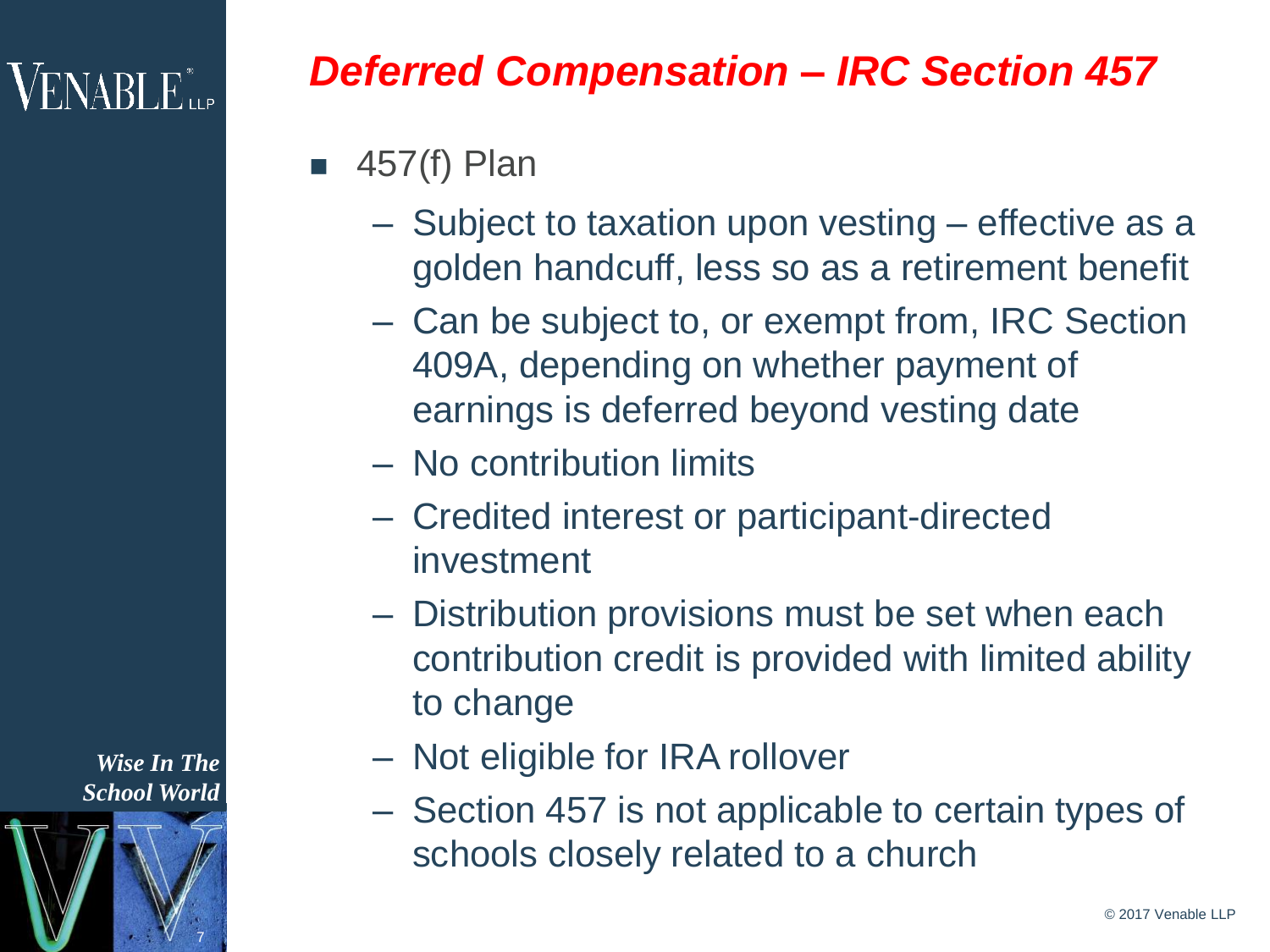## $VENABLE$

#### *Tuition*

- Tuition remission for a Head's children is nontaxable only if it meets IRS nondiscrimination **requirements** 
	- Concept similar, but not identical, to the minimum coverage test for retirement plans
- Tuition remission must be *in addition to* salary; cannot be provided on a salary reduction basis
- Remission
	- If same as other employees, non-taxable
	- Greater then other employees: full amount taxable



- **Payment of other institution tuition; taxable** 
	- Independent school or College
	- Amount of tuition of school
	- Head executes enrollment document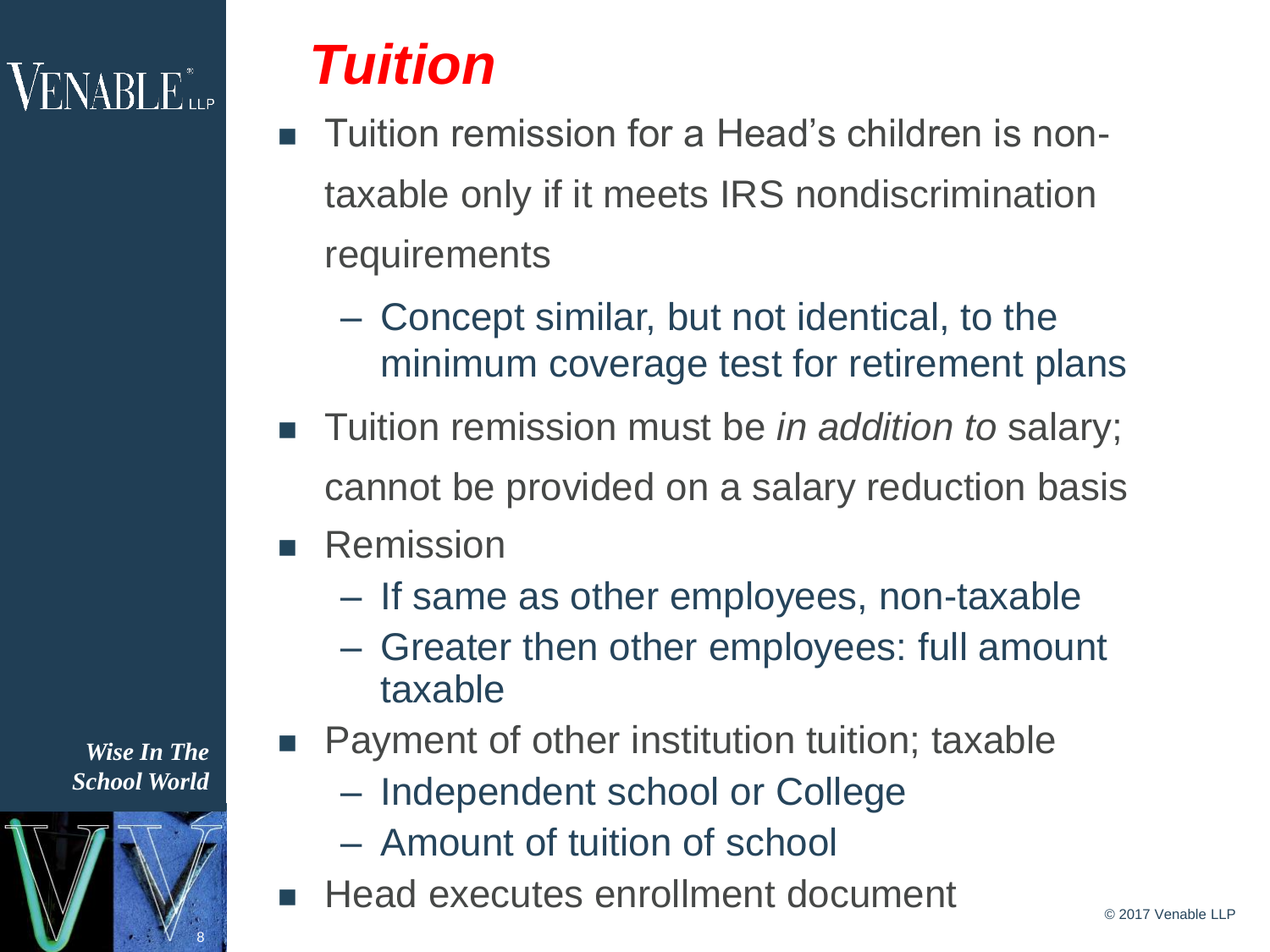## $\sf{VENABLE}^*_{\sf{LP}}$

#### *School Provided Housing*

- To be non-taxable under IRC Section 119(a):
	- School Housing
		- Property on or adjacent to campus
		- Condition of Employment
		- Used for benefit of employer
- "Qualified campus lodging" exemption under IRC Section 119(d) usually not helpful for off-campus housing because it only exempts rental value above 5% of the property's FMV
- **If not exempt, fair market rental value is subject to** taxation.
- **EX Cleaning service, decorating budget, maintenance** and repairs, etc.)
- value is taken into account when determining reasonableness of compensation

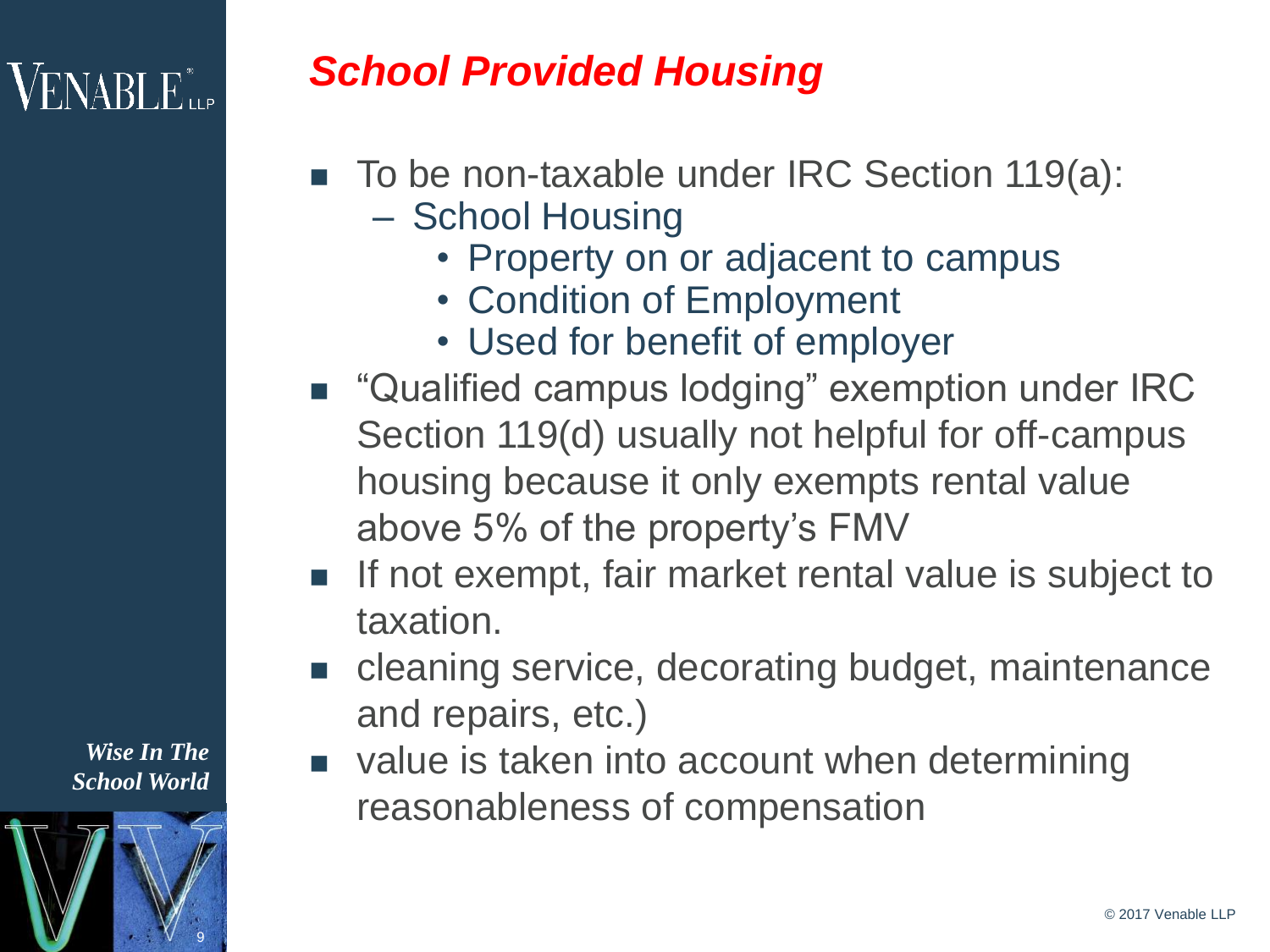## $\sf VENABLE$  ille

#### *Other Housing Options*

- Housing Allowance
	- Taxable income
	- Considered in the intermediate sanctions
	- Preferable to increasing the base salary for optics on 990 and isn't impacted by % increase on base salary
- Loan
	- Careful with regard to amount of loan
		- Reportable on 990, Considered possibly in intermediate sanctions
	- Arms length agreement
		- Written document
		- Market Interest rate, term of payment, collateral
	- Forgiveness of loan issues (question of whether it is truly a loan)
		- Give bonus in year of forgiveness as "payoff of loan"

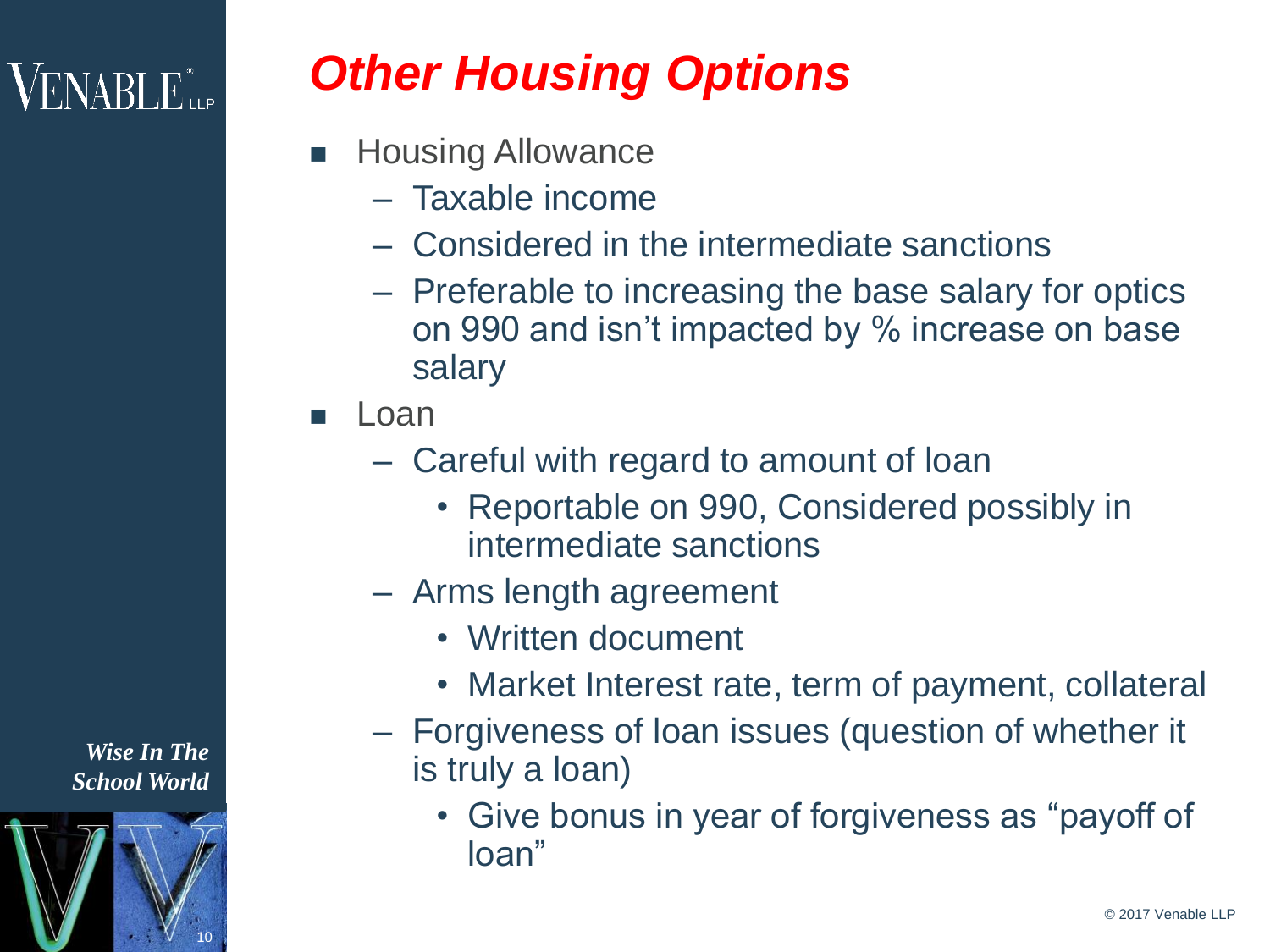

#### *Termination*

- **By Head** 
	- Notice period by Head
- **Mutual** 
	- Parties agree as to time and transition
- **Death or Disability** 
	- Payment of Salary, COBRA, House
- **Expiration of Agreement**
- **F** Term for Cause
	- Define cause, Appearance before Board, Ability to cure, Notice in writing
- **Nithout Cause** 
	- Notice period (6/12/18 months)
	- Execution of release
	- COBRA or other benefit continuation defined

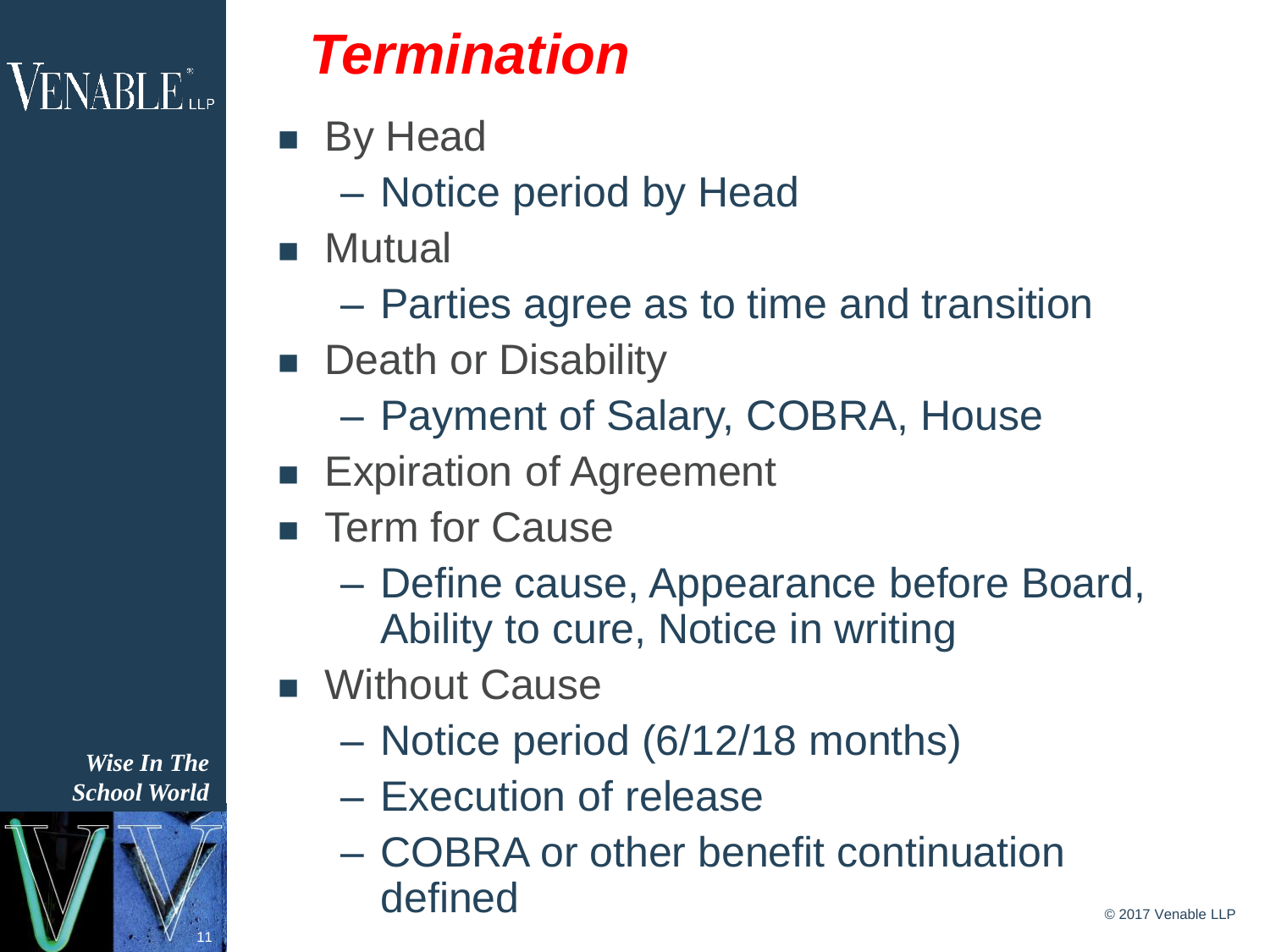## $\mathsf{VENABI}\, \mathsf{E}_{\mathsf{up}}^*$

#### *Severance*

- Bona fide severance is exempt from the "tax when vested" rule of IRC Section 457(f)
- Severance can be exempt, in whole or in part, from IRC Section 409A
	- Short-term deferral (payment within 2-1/2 months after year-end)
	- Separation pay (limited amount within limited period)
	- Be specific about timing of execution of release of claims relative to beginning of severance payments

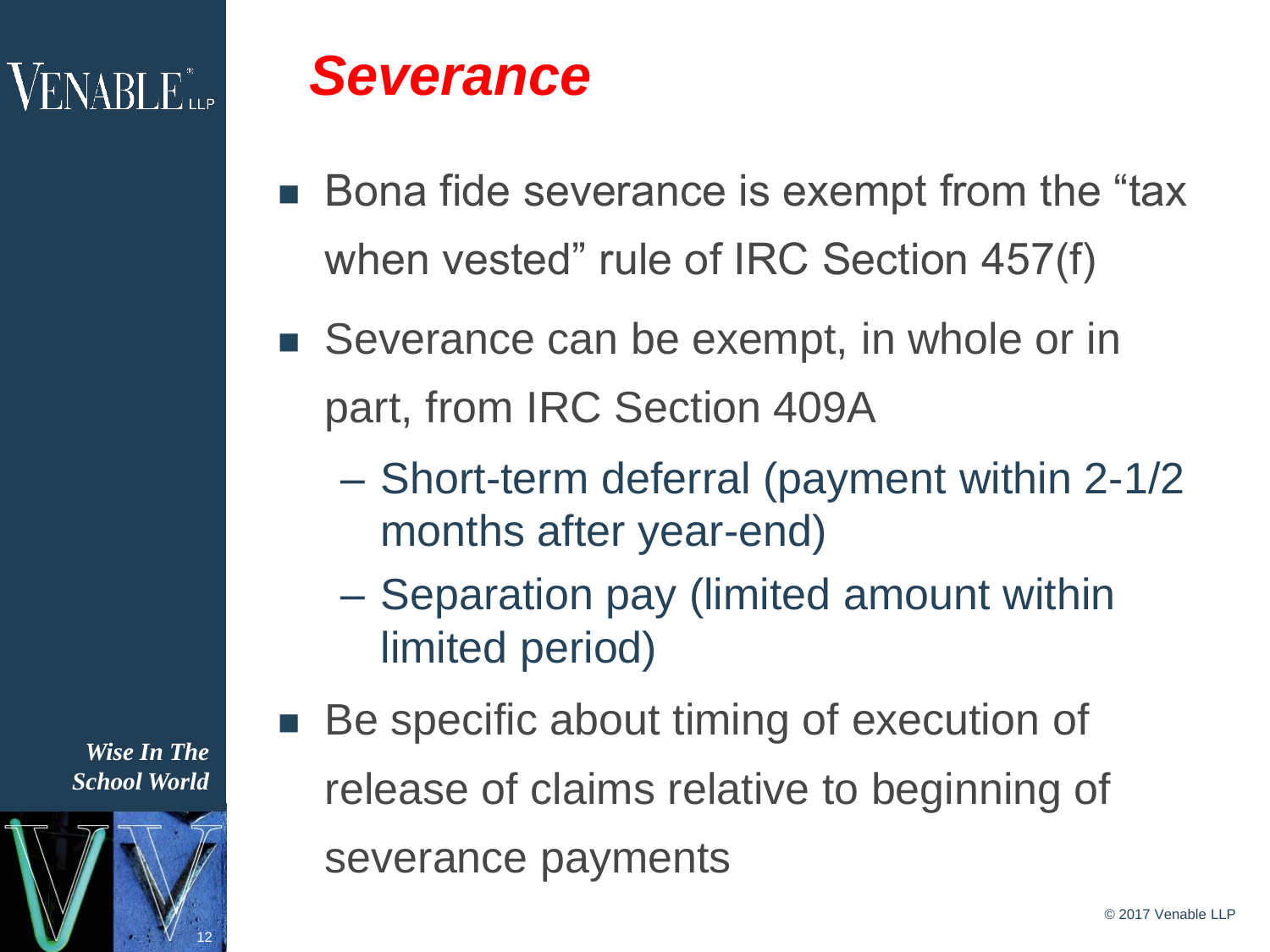$\mathsf{VENABLE}^*_{\mathsf{LP}}$ 

#### *Extras*

- Car
- Phone, Tablet and Laptop
- Child Care
- **E** Country Club
- **Relocation Assistance** 
	- Moving, house sale, purchase expenses
- Attorney Fees
- **Financial Advisor**
- **Executive Coach**
- Accounts
	- Heads discretionary Account, Professional Development, Entertainment and travel
- College Accounts
- **Copyright**
- Use of Pictures, Videos and images
- Non compete/Non solicitation
- **Sabbatical**

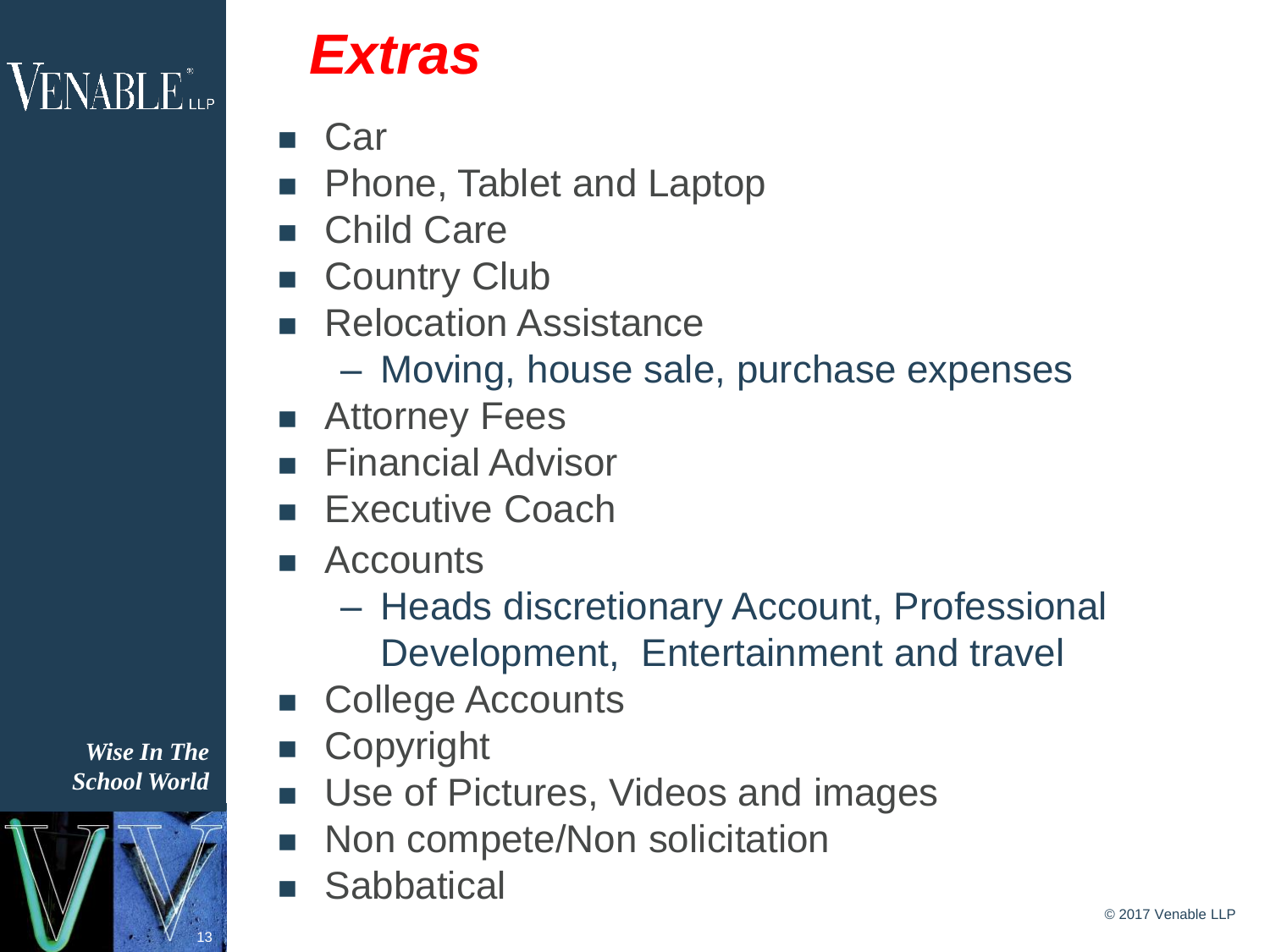#### $\mathsf{VENABI}\, \mathsf{E}_{\mathsf{up}}^*$

## *Intermediate Sanctions*

- **Obligations** 
	- Intermediate sanctions impose a 25% excise tax on any "disqualified person" who receives an "excess benefit" from a tax-exempt organization
	- If excess benefit is not repaid or otherwise restored to the school within a certain amount of time, the disqualified person is subject to an additional 200% tax.
	- Any officers, directors, trustees or school managers who knowingly and willingly approve (or fail to vote against) the excess benefit arrangement will also be taxed up to 10% or \$10,000, whichever is less.

*Wise In The School World*

14

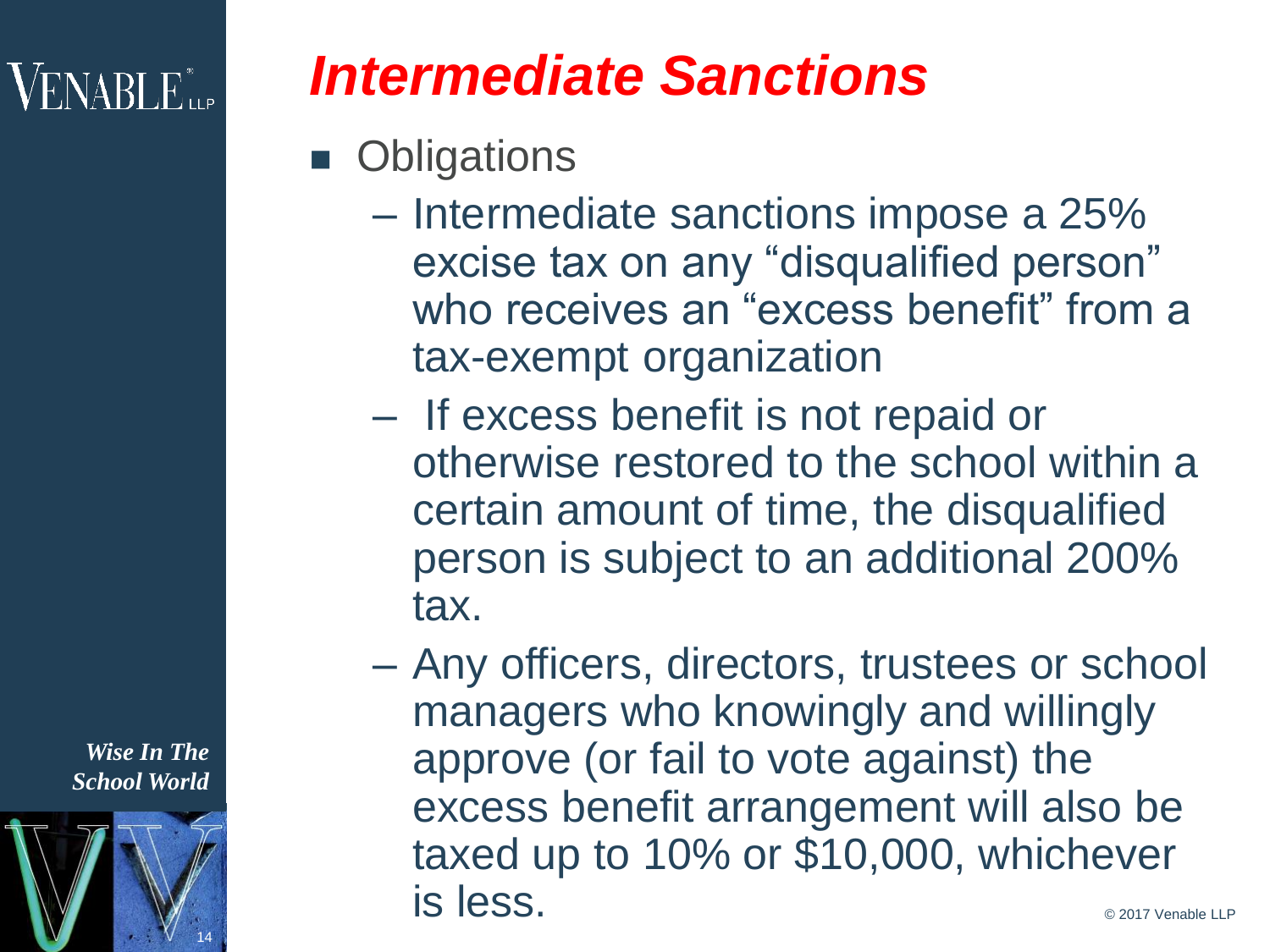## $\rm VENABI\,E_{\rm{m}}^{*}$



■ Components

- No Conflict of interest
	- Decision makers are in compliance with Board Conflict of Interest Policy
- Comparable Data
	- Information and figures of similarly situated qualified persons taken into consideration
- Documentation of Basis of Decision
	- Review of documents and maintenance

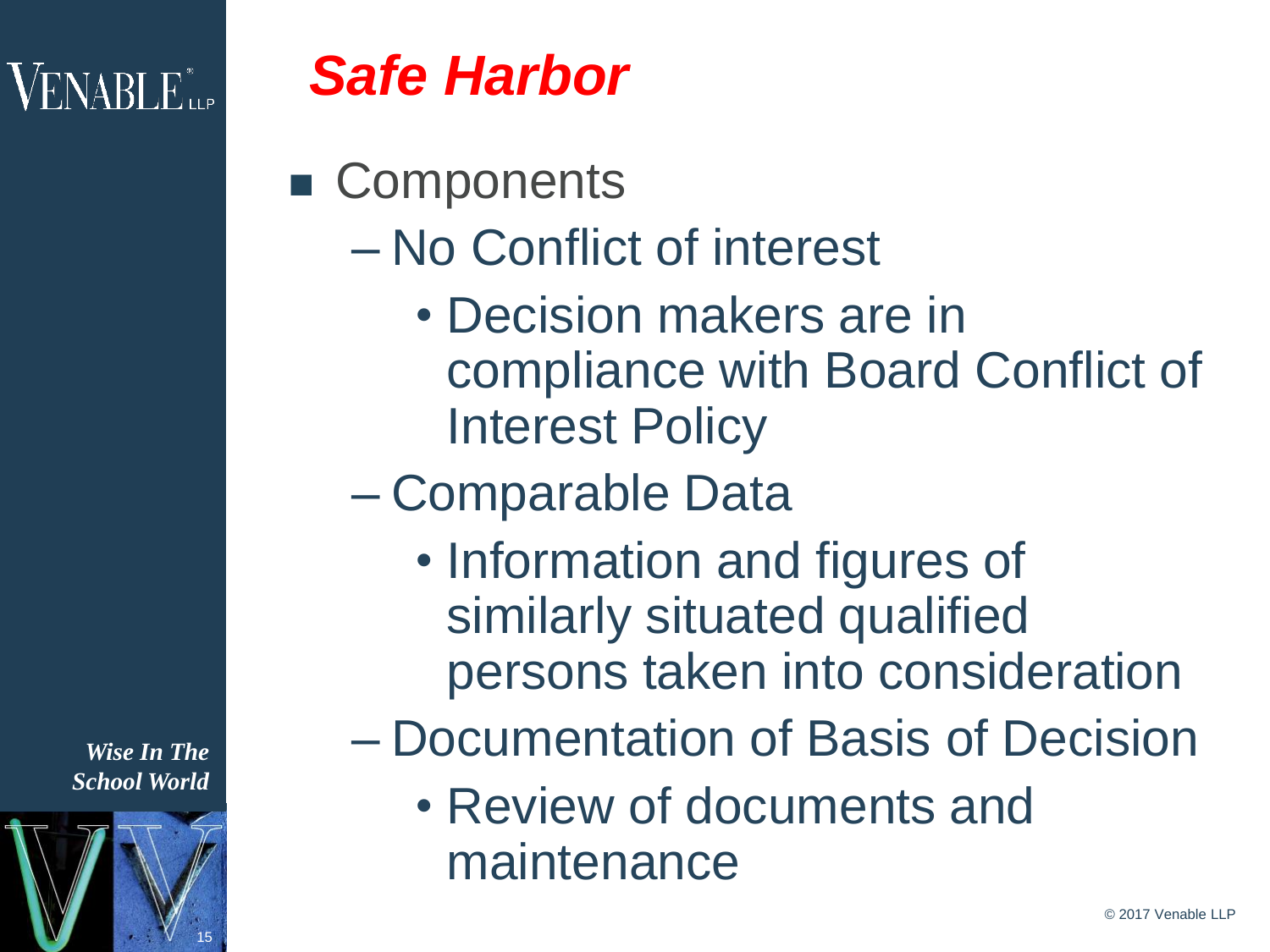## $\rm VENABLE$  ille

#### *Comparable Data*

- Factors to consider when selecting schools:
	- Years as Head of the School
	- Total experience as a Head
	- Total Budget of School
	- Grades at School
	- Total Enrollment at School
	- Tuition
	- Faculty numbers
	- Other programs
	- Property
	- New projects or programs; construction, addition of grades

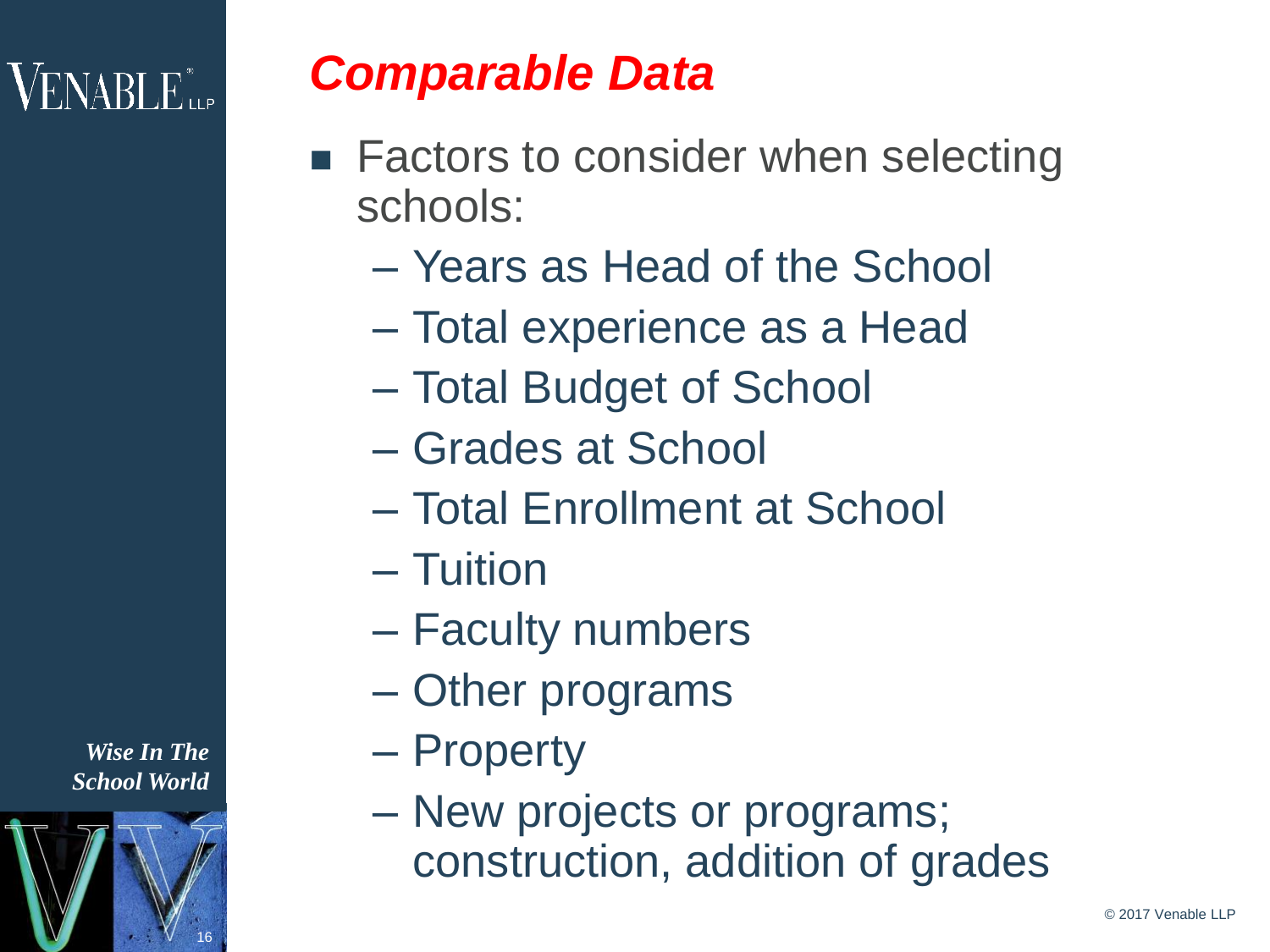#### $\mathsf{VENABLE}^*$ ile

#### Venable Independent School Law Practice *wise in the school world*

[www.Venable.com/education](http://www.venable.com/education)

@schoollawyer

Caryn Pass Harry Atlas (DC) 202.344.8039 (BA) 410.528.2848 (NY) 212.370.6260 (DC) 202.344.8296 (Cell) 202.222.8026

[cpass@venable.com](mailto:cpass@venable.com) [hatlas@venable.com](mailto:hatlas@venable.com)

Washington, D.C.: 600 Massachusetts Avenue, N.W. Washington, D.C. 20004

Baltimore, MD: 750 East Pratt Street Baltimore, MD 21202

New York: 1270 Avenue of the Americas New York, NY 10020

New York Washington D.C. Los Angeles San Francisco

**Baltimore** LLP

*Wise In The School World*

17